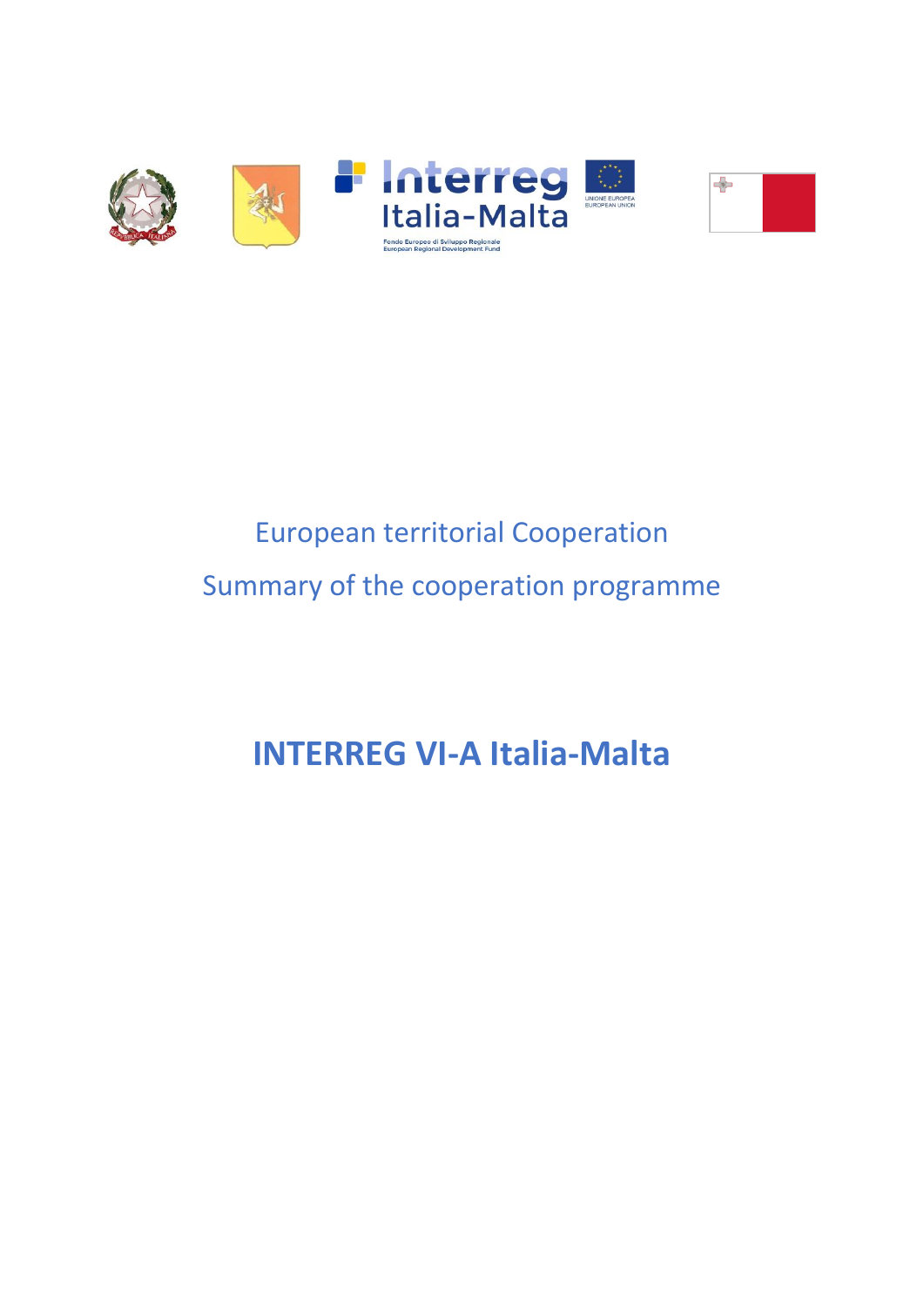# Summary

| Priority 1 - A smarter area of cooperation to promote research and innovation and the development of        |  |
|-------------------------------------------------------------------------------------------------------------|--|
| Priority 2 - A resilient cooperation area, which strengthens the protection and preservation of nature also |  |
| Priority 3 - An area of efficient cooperation in social capital through the role of culture and sustainable |  |
|                                                                                                             |  |
|                                                                                                             |  |
|                                                                                                             |  |
|                                                                                                             |  |
|                                                                                                             |  |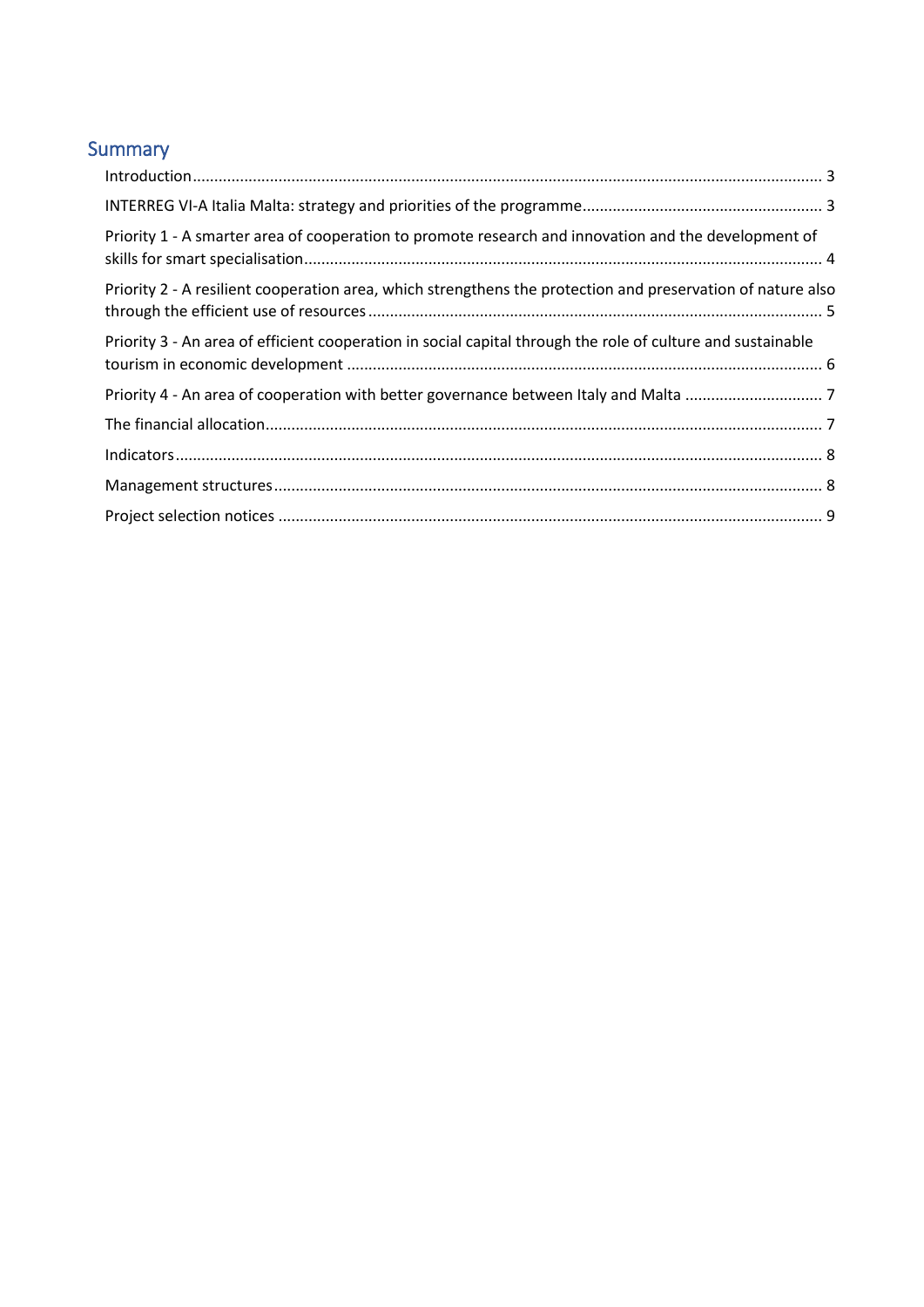## <span id="page-2-0"></span>Introduction

In June 2021, the European Parliament and the Council of the European Union adopted regulations containing, among others, the common provisions applicable to cohesion policy funds 2021-2027 (Regulation (EU) 2021/1060), the European Regional Development Fund (Regulation (EU) 2021/1058) and the European territorial cooperation goal (Regulation (EU) 2021/1059).

Within the aforementioned regulatory framework is the European territorial cooperation programme INTERREG VI-A Italia Malta, listed in Commission Implementing Decision (EU) 2022/74, for which the total amount of € 46,083,225 of the European Regional Development Fund (ERDF) has been provided for the priorities of the programme, corresponding to the co-financing rate of 80%.

The remaining 20% share, corresponding to the amount of  $\epsilon$  11,520,806, will constitute the national contribution to the program.

The new period 2021-2027 represents the fourth programming cycle that began in 2004, following Malta's entry into the European Union. From the first programming cycle to today, the cooperation between Sicily and Malta has reached a solid level of maturity that has seen: 1) the progressive enlargement of the area of cooperation that today affects the two territories in their entirety; 2) the constant increase in the resources available for the financing of interventions in the two territories; 3) the increasing participation of beneficiaries in the funded initiatives.

The main challenge of the 2021-2027 programming is to promote integrated and harmonious development between the two neighboring maritime territories.

# <span id="page-2-1"></span>INTERREG VI-A Italia Malta: strategy and priorities of the programme

In continuity with the previous programming, the INTERREG VI-A Italia Malta programme will ensure thematic concentration by contributing to **3 strategic objectives (SO)** defined in the Common Provisions Regulation to which is added **1 Interreg specific objective (ISO)**:

- OS1: a more competitive and smarter Europe, by promoting innovative and smart economic transformation and regional ICT connectivity;
- OS2: a greener, low-carbon transitioning towards a net zero carbon economy and resilient Europe by promoting clean and fair energy transition, green and blue investment, the circular economy, climate change mitigation and adaptation, risk prevention and management, and sustainable urban mobility;
- OS4: a more social and inclusive Europe implementing the European Pillar of Social Rights;
- ISO1: Better cooperation governance.

On these strategic objectives**, 4 priorities** and **7 specific objectives** have been defined through which the INTERREG V-I A Italia Malta programme will address the common challenges of the cooperation area.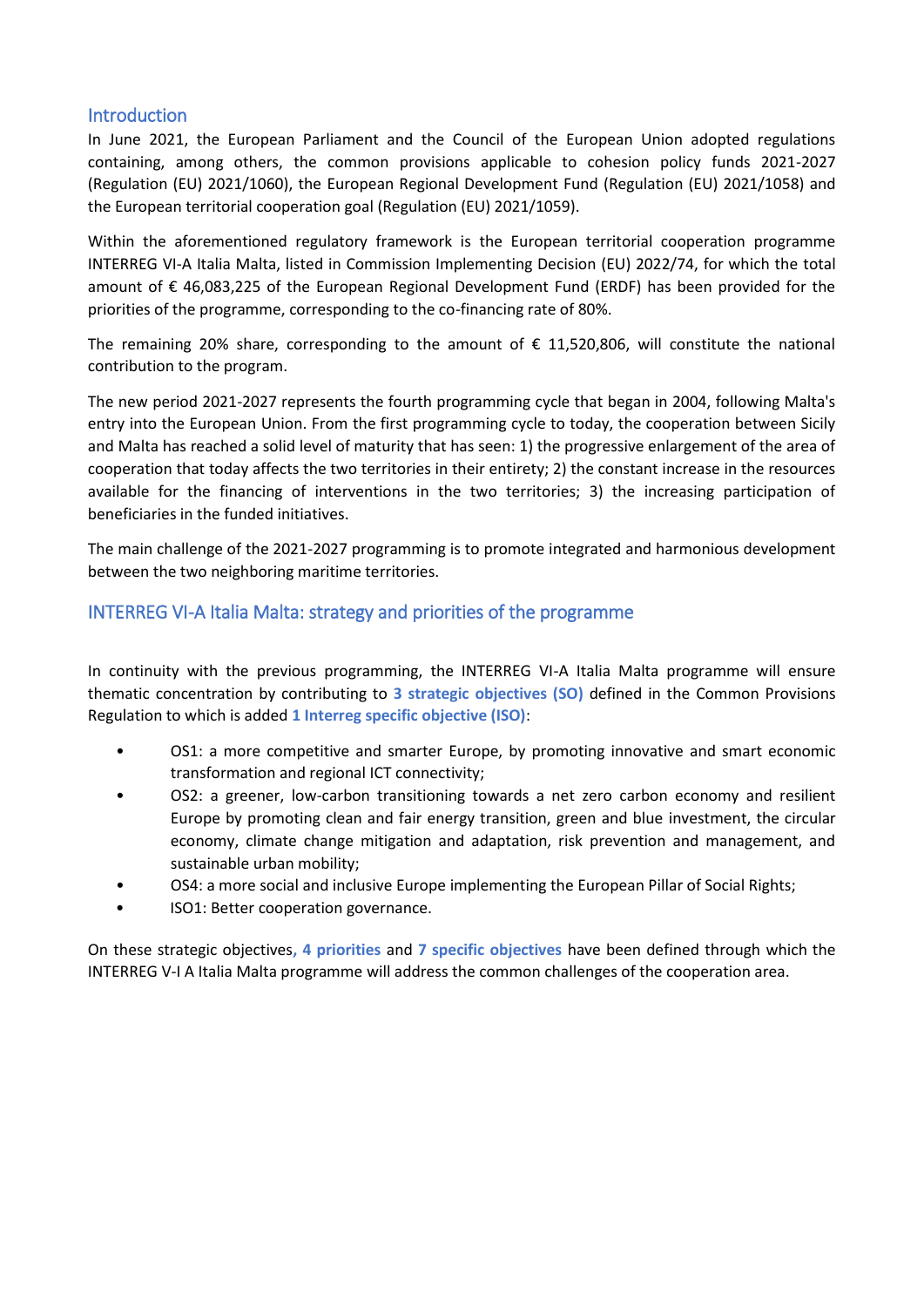#### Table 1: INTERREG VI-A Italia-Malta strategic framework for specific priorities and objectives



# <span id="page-3-0"></span>Priority 1 - A smarter area of cooperation to promote research and innovation and the development of skills for smart specialisation

The maritime border, the island size of the two territories of the programme, the limited total R&D spending, in particular in its private component, make it more difficult for SMEs to take full advantage of joint cross-border opportunities.

The programme therefore aims to develop and strengthen research and innovation capacities in areas of mutual interest such as marine and maritime, digital technologies and climate change adaptation/mitigation.

The programme also supports *upskill* and *reskill* pathways by MSMEs, increasing the opportunity to exploit new advanced technologies (new KETs) and creating new opportunities for skilled work.

This will be pursued through two specific objectives:

**1. Developing and enhancing research and innovation capacities and the uptake of advanced technologies in the cross-border area**

#### Example of actions:

 **Promotion of collaborative research (partnerships between companies and research centers)** through interventions aimed at supporting networks between companies and specialized competence centers for the creation and testing of technological solutions in sectors or production chains in which a need for joint innovation emerges and / or for the experimentation of research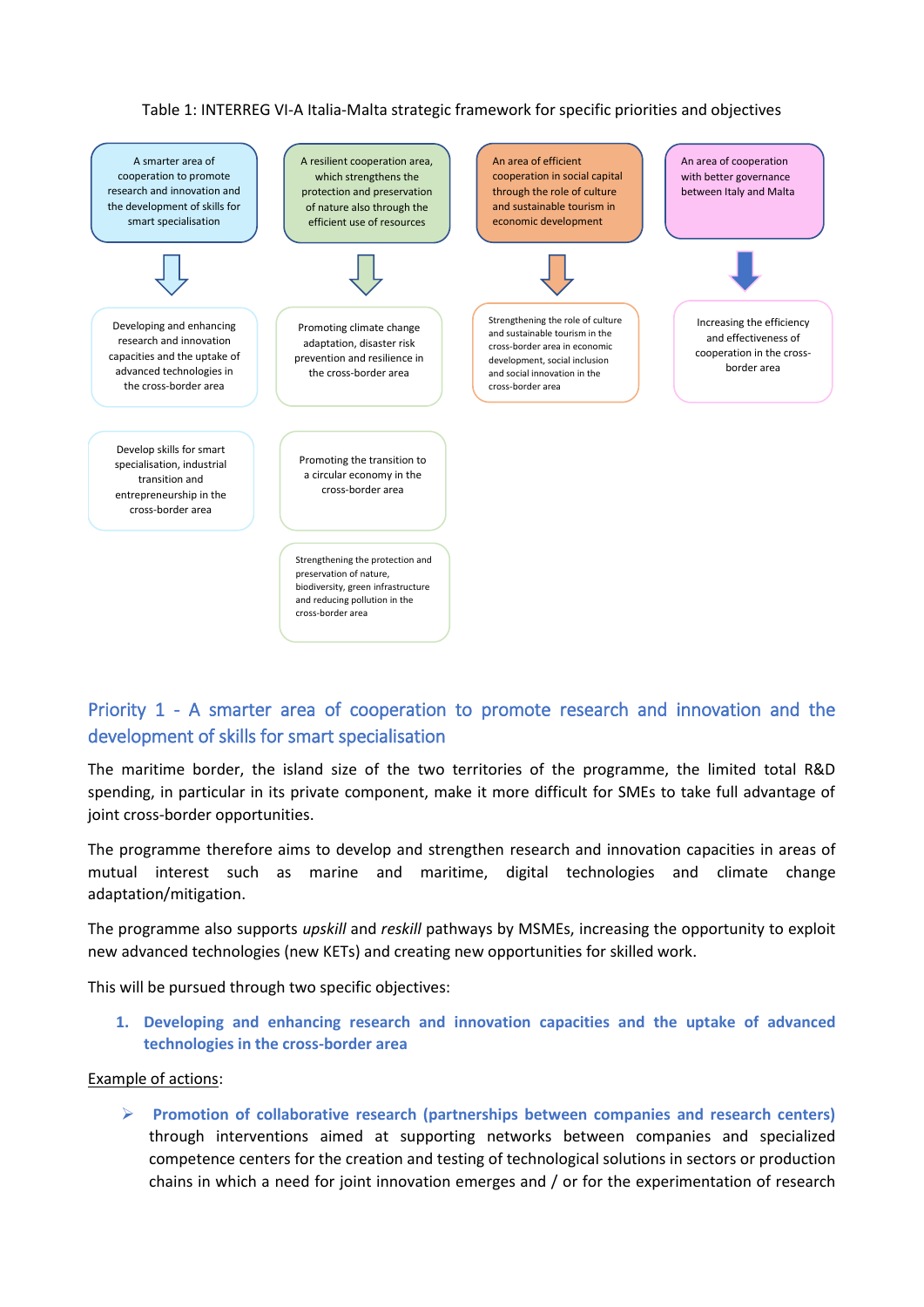interventions aimed at reducing climate-changing emissions (eg production of more respectful fuels of the environment, pilot projects of energy self-sufficiency in conditions of insularity, etc.); evolution of the most promising research projects, on the basis of TRLs, into marketable products.

- **Provision of advisory and innovation support services for SMEs** through assistance interventions in the field of knowledge transfer in order to promote the dissemination of innovative solutions and services for a better satisfaction of the economic, social and environmental needs of the area
- **2. Develop skills for smart specialisation, industrial transition and cross-border entrepreneurship in the cross-border area**

#### Example of actions:

 **Qualification and mobility of human capital through** interventions aimed at creating skills for the new generations of entrepreneurs, managers, researchers, technicians and operators in areas of mutual interest such as the green and blue economy, the circular economy, health and quality of life, etc., but also the cultural and creative industry, social enterprises, etc., through cooperation with international and Mediterranean networks of knowledge, skills and abilities.

# <span id="page-4-0"></span>Priority 2 - A resilient cooperation area, which strengthens the protection and preservation of nature also through the efficient use of resources

The entire area of the programme is prone to natural and man-made disasters. Problems such as coastal erosion, floods, earthquakes, landslides and oil spills into the sea are just some of the most important threats. Water scarcity and drought are also a major problem in the center of the Mediterranean, whose impacts affect both the natural heritage and the economic activities of the area.

Added to this is the need for territories to arrive at a circular economic model that can contribute to the fight against climate change through the reduction of material consumption and the cutting of greenhouse gas emissions, thus contributing to the zero emissions goal by 2050.

This will be pursued through three specific objectives

**1. Promoting climate change adaptation, disaster risk prevention and cross-border resilience in the cross-border area**

#### Example of actions:

- **Integration, development and research of multi-risk prevention** processes aimed at the implementation of databases, the development of forecasting models in the climatic, meteorological, geomorphological, hydrological, seismic fields, the implementation of territorial analysis for risk studies and mitigation models**.**
- **Definition of local plans for adaptation to the consequences of climate change**, including water scarcity and drought, and emergency management (e.g. mapping of common climate profiles, joint plans based on similar climate and environmental issues, etc.).
- **Actions to raise awareness of anthropogenic risks and deriving from climate change** as well as *capacity building* actions for institutional and economic actors in the cross-border area.
- **Implementation of monitoring and alert systems** for the enhancement of the meteorological, geomorphological, hydrological, seismic, volcanic and environmental monitoring and observation system that guarantee the interoperability of the systems between the two islands in the fields of environmental monitoring and safety.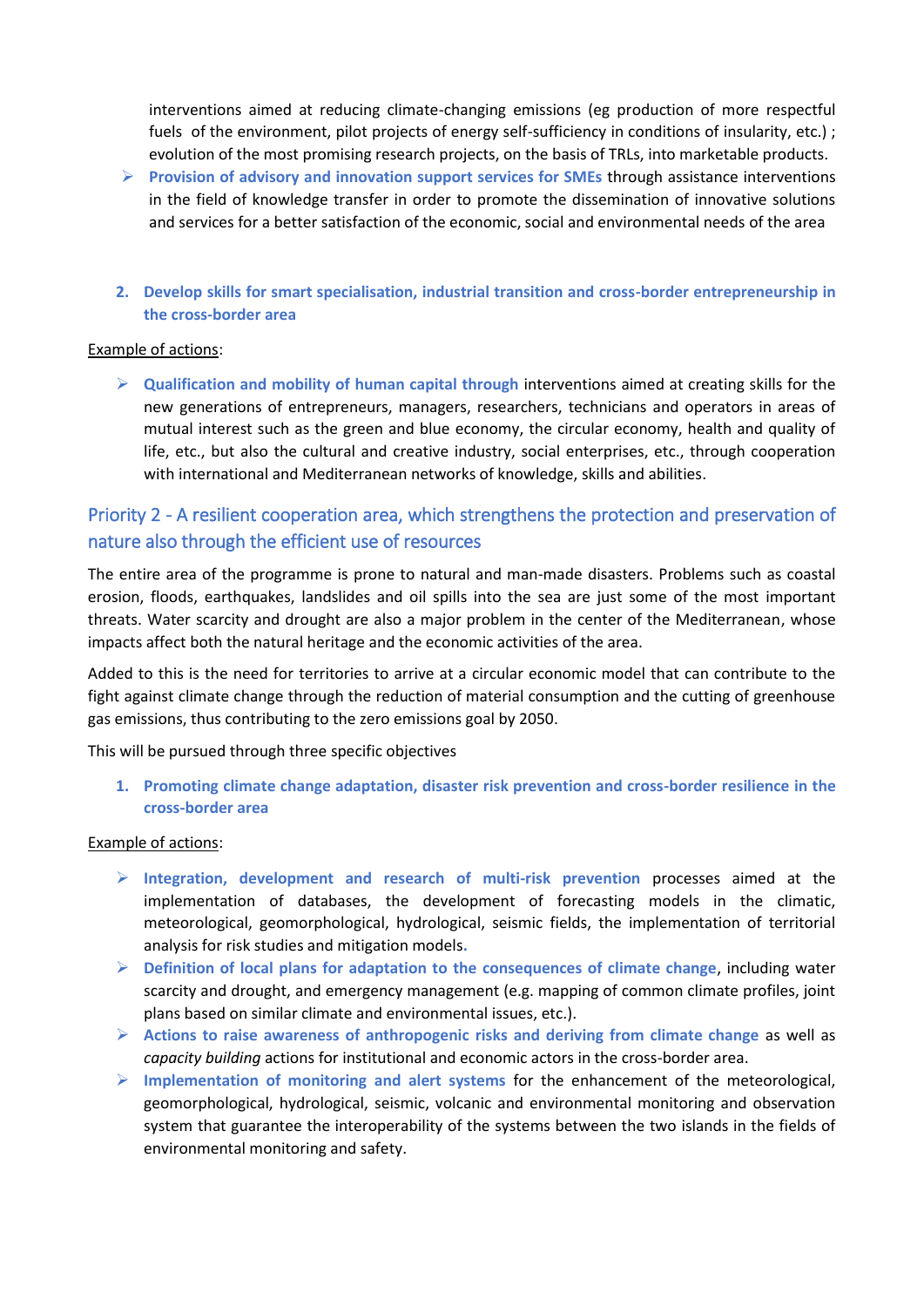#### **2. Promoting the transition to a circular economy in the cross-border area**

#### Example of actions:

- Interventions for the dissemination of the circular economy through the promotion and multilevel awareness in the cross-border target sectors (urban and marine waste, textiles, agri-food, personal protection linked to COVID-19 equipment), aimed at the main actors along the value chain (companies, public bodies, consumers / citizens).
- **Development of new production/consumption models based on a circular approach** that can also give rise to new business opportunities as wellas exchanges of experience and pilot actions for the adoption of measures aimed at implementing the circular economy also through forms of incentives.
- **3. Strengthen the protection and preservation of nature, biodiversity, green infrastructure and reducing pollution in the cross-border area**

#### Example of actions:

- **Interventions for the monitoring and control of the marine and coastal environment** through the use of technologies aimed at minimizing the risks to which the ecosystems of the area are exposed and which make them vulnerable: solutions that allow the mapping of degraded ecosystems and habitats and target species threatened by the presence of alien species (IAS) ; tools to monitor the distribution of microplastics (marine litter); pilot solutions for the reduction of pollutants in port areas (CO2, pollutants, noise, etc.).
- **Constructions of green** and blue infrastructure for the protection of marine ecosystems to counteract the effects of climate change and extreme events and to improve the quality of life in the cross-border area.
- **Interventions to preserve biodiversity and marine and terrestrial areas of naturalistic value, also** in order to mitigate the fragmentation of ecosystems: actions to combat the introduction, naturalization and spread of invasive alien species that cause damage to biodiversity in Sicily and Malta; actions to conserve existing biological resources; actions to protect threatened or endangered species; pilot actions to restore existing ecosystems.
- **Support for the creation of ecological corridors** which prevent genetic isolation, enable species to migrate, preserve and strengthen the integrity of ecosystems.
- **Actions for the integrated management of parks and marine protected areas** for the environmental and economic enhancement of the existing natural heritage also through the implementation of small interventions that improve their use.
- **Definition of common systemic strategies and action plans** oriented towards blue growth in synergy with the other initiatives implemented (WESTMED Initiative, OP INTERREG NEXT Italy Tunisia and OP INTERREG NEXT MED).

# <span id="page-5-0"></span>Priority 3 - An area of efficient cooperation in social capital through the role of culture and sustainable tourism in economic development

Culture and tourism are a key factor for the economic development of the cross-border area and investments in these sectors generate clear added value along the entire value chain.

The new challenges faced by the sector, including "safe destinations", require a different approach than in the past, based on the transformation brought about by COVID-19 and oriented towards more sustainable post-pandemic tourism.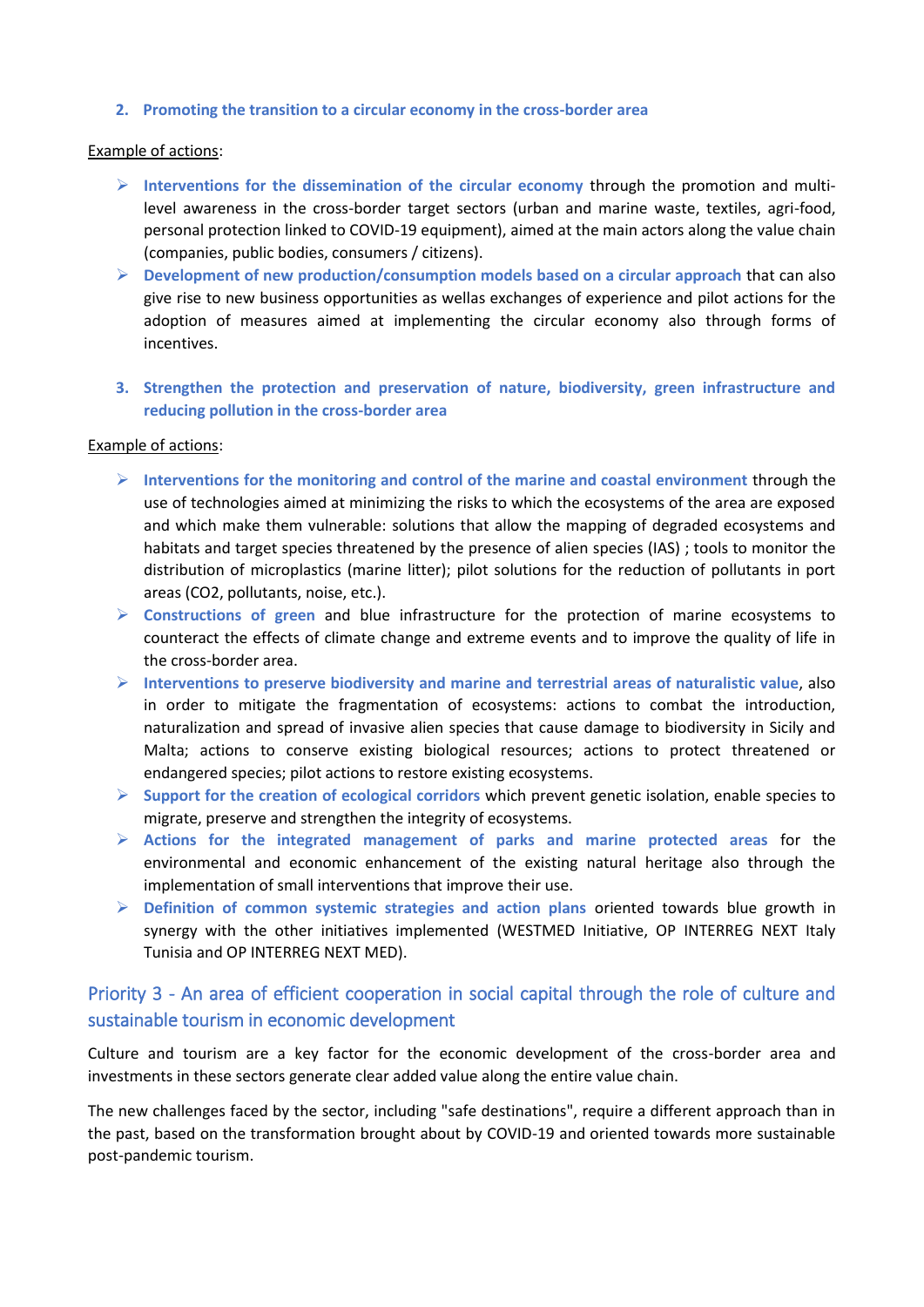It is therefore necessary: 1) to invest in people's skills; 2) use/regenerate spaces and places making them accessible to all; 3) create new opportunities for a sustainable and digital development of tourism, creative industries and the cultural sector, while involving local communities and vulnerable social groups.

This will be pursued through a specific objective:

**1. Strengthening the role of culture and sustainable tourism of the cross-border area in economic development, social inclusion and social innovation**

### Example of actions:

- **Revitalization and promotion of places of culture and other spaces for cultural and social** purposes through the modernization of tangible and intangible infrastructures of the historical, cultural and environmental heritage, the improvement of the digital capacity of use and physical and cognitive accessibility, support for the green transition.
- $\triangleright$  Steps to develop an inclusive cultural heritage and a sector of the creative industry, with inclusive spaces, technologies, learning and job opportunities to increase the cultural participation of citizens.
- **Interventions aimed at jointly developing brands and digital tools** around territorial characteristics, natural characteristics, local products and crafts to strengthen, orient and make homogeneous the entire value chain of cross-border tourism with respect to sustainability objectives (Goals Agenda 2030); develop innovative solutions and new business models in culture and tourism also ensuring inclusion.
- **Actions aimed at diversification, requalification, development of new** sustainable and responsible tourism products oriented to new market niches (ecotourism, cultural tourism, food and wine, well-being), also through the involvement of the population (community based tourismcommunity tourism).

## <span id="page-6-0"></span>Priority 4 - An area of cooperation with better governance between Italy and Malta

The Programme aims to strengthen the efficiency of public administration by promoting legal and administrative cooperation and cooperation between citizens and institutions, in particular with a view to ensuring multi-level governance that allows for the harmonisation, integration and capitalisation of results between ETC and *mainstream* programmes of the respective countries and overcoming administrative and bureaucratic obstacles.

This will be pursued through a specific objective:

**1. Increasing the efficiency and effectiveness of cooperation in the cross-border area**

#### Example of actions:

- **Capitalisation, mainstreaming and administrative capacity** through exchanges of experience and initiatives to increase the capacity of public authorities to prepare integrated cross-border initiatives/strategies, to identify and respond to crises and emergencies and to ensure synergy with mainstream initiatives.
- **Development of forms of inter-institutional cooperation** between ETC programmes and main stream programmesin order to maximise the effectiveness of interventions with a view to complementarity.

# <span id="page-6-1"></span>The financial allocation

Based on the distribution of the budget, financial resources will be allocated as follows: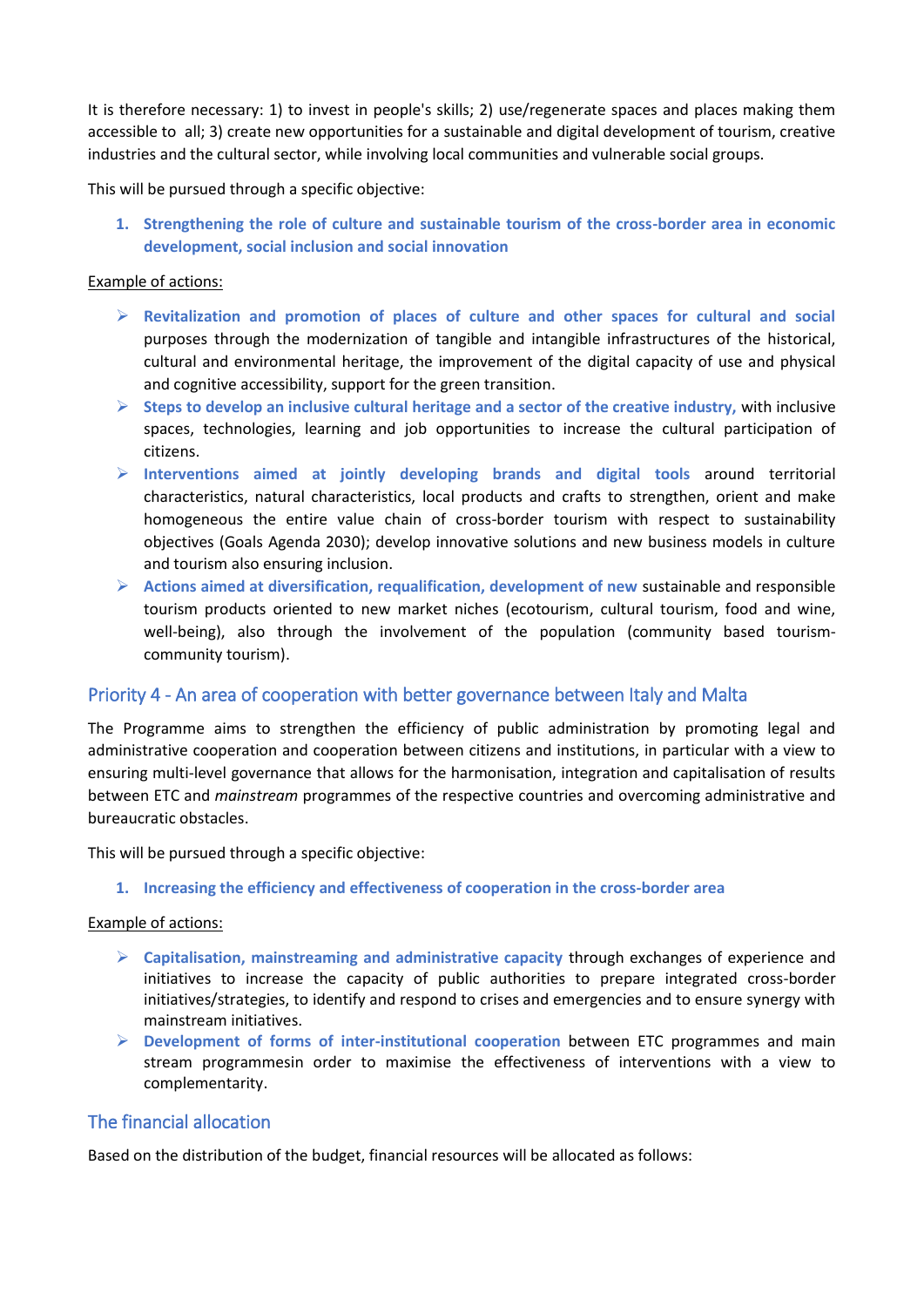| <b>SO</b>        | <b>PRIORITY definition</b>                                                                | %       | <b>ERDF</b> | <b>National co-</b><br>financing | <b>TOTAL</b> |
|------------------|-------------------------------------------------------------------------------------------|---------|-------------|----------------------------------|--------------|
| SO <sub>1</sub>  | 1 - Research, innovation and skills for<br>competitiveness                                | 30,00%  | 13.824.968  | 3.456.242                        | 17.281.209   |
| SO <sub>2</sub>  | 2 - Climate change, environmental<br>protection, circular economy                         | 45,00%  | 20.737.451  | 5.184.363                        | 25.921.814   |
| SO <sub>4</sub>  | 3 - Culture and sustainable tourism for<br>developmentand economy and social<br>inclusion | 10,00%  | 4.608.323   | 1.152.081                        | 5.760.403    |
| ISO <sub>1</sub> | 4 - Governance                                                                            | 15,00%  | 6.912.484   | 1.728.121                        | 8.640.605    |
|                  | <b>GRAND TOTAL</b>                                                                        | 100,00% | 46.083.225  | 11.520.806                       | 57.604.031   |

## <span id="page-7-0"></span>**Indicators**

In order to measure its performance, the programme has been equipped with a set of indicators selected to ensure broad coverage in terms of actions and funds allocated. In addition, a pragmatic approach and a clear and streamlined framework of indicators make it possible to avoid imposing a disproportionate burden on beneficiaries.

| <b>Indicator Code</b> | <b>Indicator Title</b>                                          |  |  |
|-----------------------|-----------------------------------------------------------------|--|--|
| RCO01                 | Enterprises supported                                           |  |  |
| RCO04                 | Enterprises with non-financial support                          |  |  |
| <b>RCO 84</b>         | Pilot actions jointly developed and implemented within projects |  |  |
| <b>RCO 87</b>         | Organisations cooperating across borders                        |  |  |
| RCO 116               | Jointly developed solutions                                     |  |  |
| RCO 116               | Jointly developed solutions                                     |  |  |
| <b>RCR 79</b>         | Joint strategies and action plans taken up by organisations     |  |  |
| <b>RCR 104</b>        | Solutions taken up or scaled by organizations                   |  |  |

## <span id="page-7-1"></span>Management structures

The **Managing Authority** shall be responsible for the management of the programme in order to achieve its objectives. This function is carried out by the Regione Siciliana – Presidenza – Dipartimento regionale della Programmazione

The **Audit Authority** shall be responsible for carrying out system audits, operation audits and audits of accounts in order to provide the Commission with independent assurance of the effective functioning of the management and control systems and of the legality and regularity of the expenditure included in the accounts submitted to the Commission. This function is carried out by the Regione Siciliana – Presidenza – Ufficio speciale autorità di audit dei programmi cofinanziati dalla commissione europea.

The **Maltese National Coordination Authority performs** a coordinating function in the implementation of the cooperation programme for the part relating to the Maltese territory and provides support to the animation activities of the potential beneficiaries of the programme on Maltese territory. It also carries out the monitoring and control of expenditure incurred on Maltese territory.